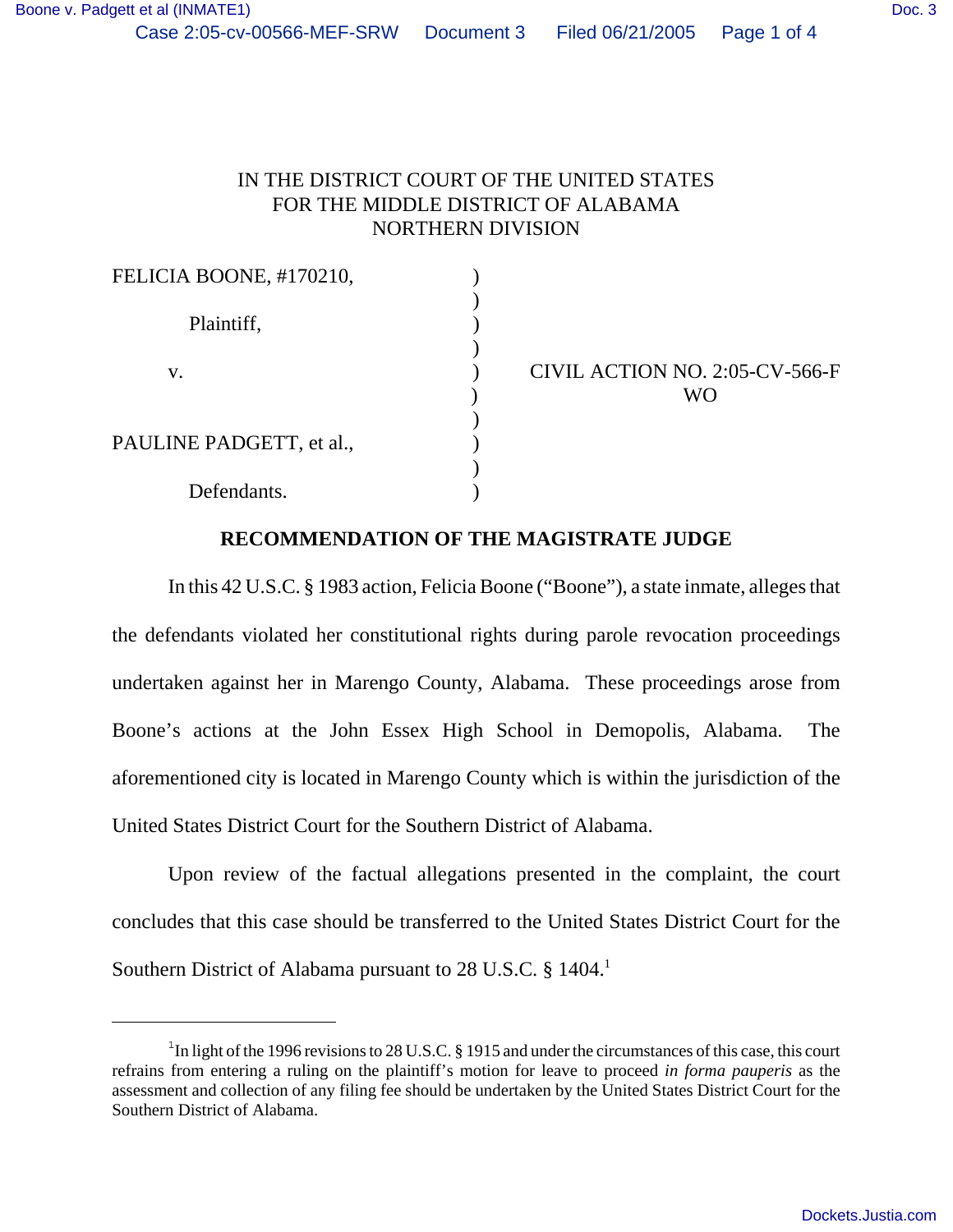## **DISCUSSION**

 A civil action filed under 42 U.S.C. § 1983 "may be brought . . . in (1) a judicial district where any defendant resides, if all defendants reside in the same State, (2) a judicial district in which a substantial part of the events or omissions giving rise to the claim occurred . . . or (3) a judicial district in which any defendant may be found, if there is no district in which the action may otherwise be brought." 28 U.S.C. § 1391(b). The law further provides that "[f]or the convenience of parties and witnesses, [and] in the interest of justice, a district court may transfer any civil action to any other district . . . where it might have been brought." 28 U.S.C. § 1404(a).

The named defendants reside in the Southern District of Alabama. All of the actions about which the plaintiff complains relate to actions which occurred within the jurisdiction of the United States District Court for the Southern District of Alabama. Thus, the claims asserted by the plaintiff are beyond the venue of this court. It is clear from the face of the complaint that the proper venue for this cause of action is the United States District Court for the Southern District of Alabama.

In light of the foregoing, the court concludes that in the interest of justice and for the convenience of the parties this case should be transferred to the United States District Court for the Southern District of Alabama for review and determination.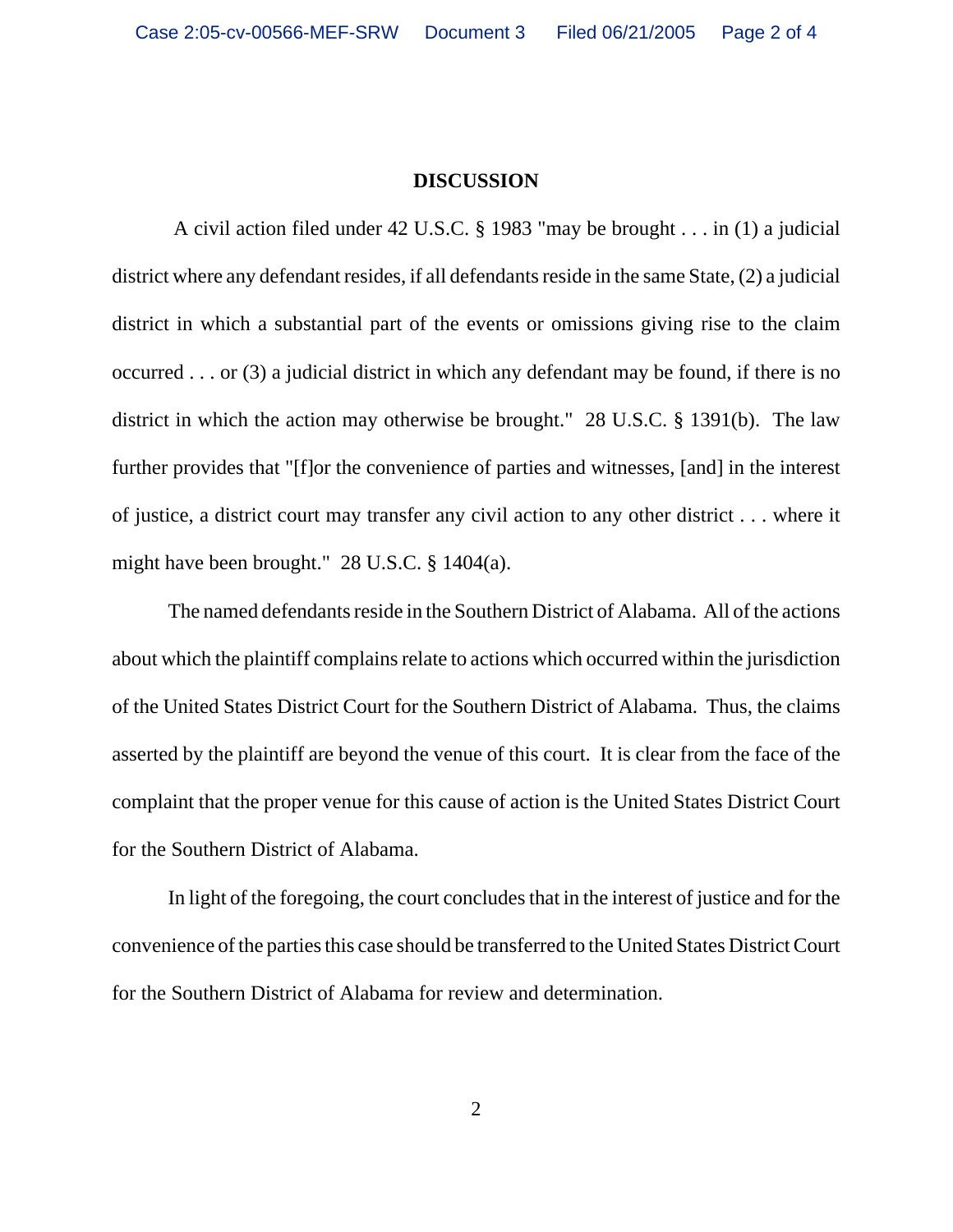## **CONCLUSION**

Accordingly, it is the RECOMMENDATION of the Magistrate Judge that this case be transferred to the United States District Court for the Southern District of Alabama pursuant to the provisions of 28 U.S.C.  $\S$  1404.<sup>2</sup>

It is further

ORDERED that on or before July 5, 2005 the parties shall file any objections to the Recommendation. Any objections filed must specifically identify the findings in the Magistrate Judge's Recommendation to which the party is objecting. Frivolous, conclusive or general objections will not be considered by the District Court. The parties are advised that this Recommendation is not a final order of the court and, therefore, it is not appealable.

Failure to file written objections to the proposed findings and advisements in the Magistrate Judge's Recommendation shall bar the party from a de novo determination by the District Court of issues covered in the Recommendation and shall bar the party from attacking on appeal factual findings in the Recommendation accepted or adopted by the District Court except upon grounds of plain error or manifest injustice. *Nettles v. Wainwright*, 677 F.2d 404 (5th Cir. 1982). *See Stein v. Reynolds Securities, Inc*., 667 F.2d

 $2^2$ In recommending that this case be transferred, this court makes no determination with respect to the merits of the plaintiff's claims for relief.